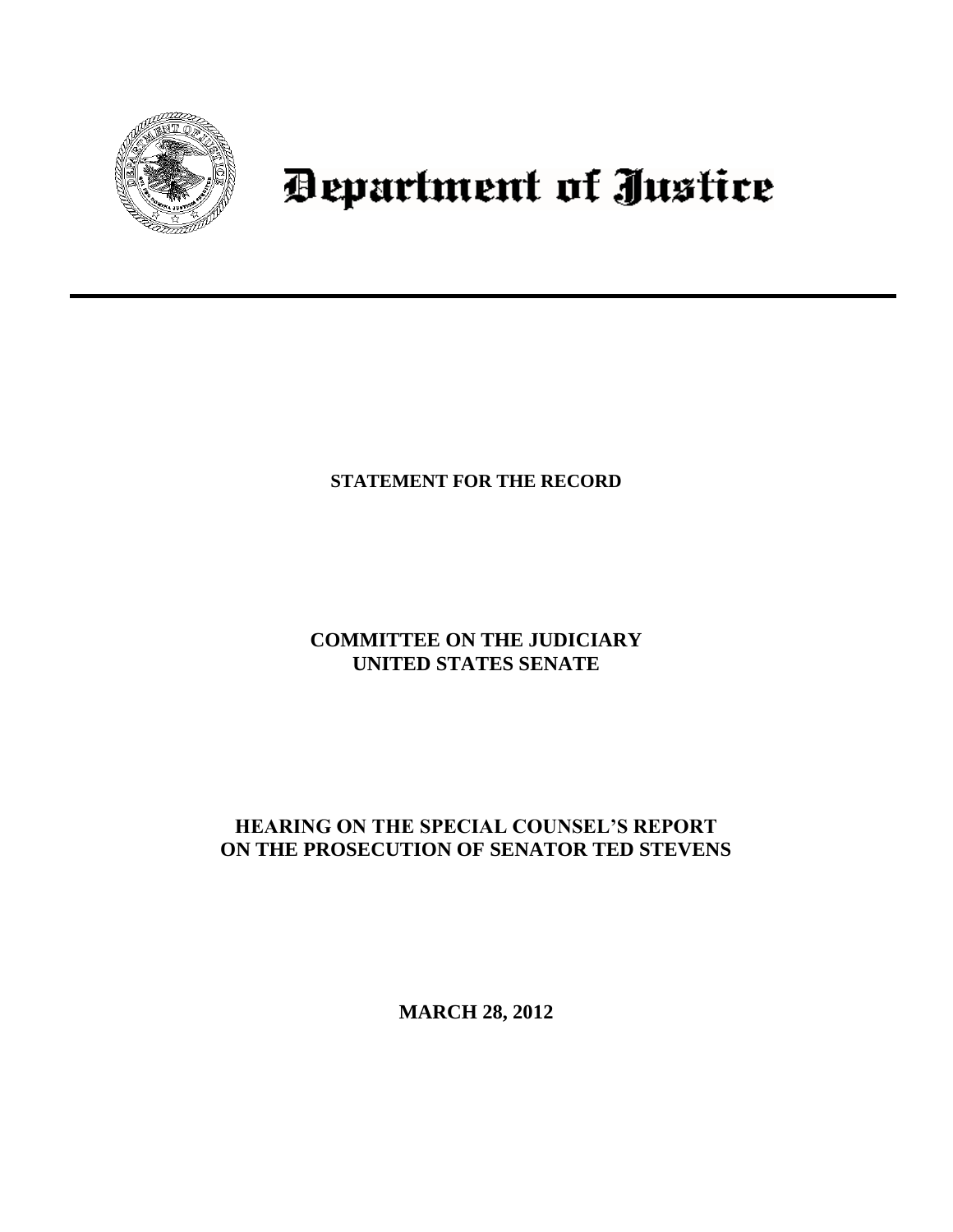#### **Statement for the Record from the Department of Justice**

**Committee on the Judiciary United States Senate**

**Hearing on the Special Counsel's Report on the Prosecution of Senator Ted Stevens March 28, 2012**

#### **1. Introduction**

The Department of Justice respectfully submits this statement for the record of today's hearing before the Senate Judiciary Committee on the Special Counsel's Report on the Prosecution of Senator Ted Stevens.

When concerns were first raised about the handling of the prosecution of Senator Stevens, the Department immediately conducted an internal review. The Attorney General recognized the importance of ensuring trust and confidence in the work of Department prosecutors and took the extraordinary step of moving to dismiss the case when errors were discovered. Moreover, to ensure that the mistakes in the *Stevens* case would not be repeated, the Attorney General convened a working group to review discovery practices and charged the group with developing recommendations for improving such practices so that errors are minimized. As a result of the working group's efforts, the Department has taken unprecedented steps, described more fully below, to ensure that prosecutors, agents, and paralegals have the necessary training and resources to fulfill their legal and ethical obligations with respect to discovery in criminal cases. These reforms include a sweeping training curriculum for all federal prosecutors and the requirement – for the first time in the history of the Department of Justice – that every federal prosecutor receive refresher discovery training each year.

In light of these internal reforms, the Department does not believe that legislation is needed to address the problems that came to light in the *Stevens* prosecution. Such a legislative proposal would upset the careful balance of interests at stake in criminal cases, cause significant harm to victims, witnesses, and law enforcement efforts, and generate substantial and unnecessary litigation that would divert scarce judicial and prosecutorial resources. As was recently recognized by the Advisory Committee on Criminal Rules of the Judicial Conference of the United States ("Criminal Rules Committee"), which in 2010-11 considered and rejected changes to Rule 16, true improvements to discovery practices will come from prosecutors and agents having a full appreciation of their responsibilities under their existing obligations, rather than by expanding those obligations.

## **2. The Schuelke Report and the OPR Investigation**

As Mr. Schuelke acknowledged in his report, the Department cooperated fully with Mr. Schuelke's inquiry into the prosecution of former Senator Ted Stevens. The Department's Office of Professional Responsibility ("OPR") separately investigated allegations of professional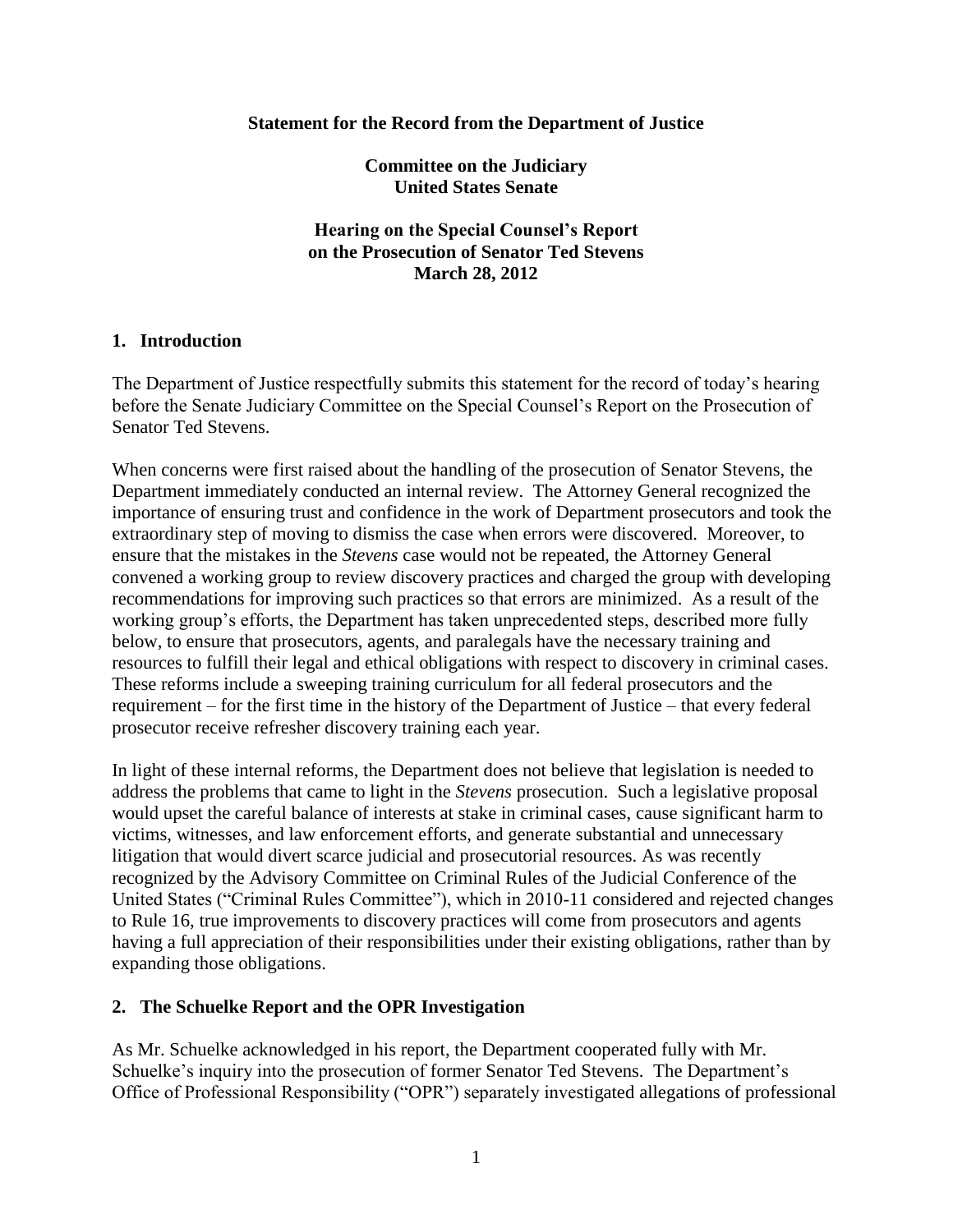misconduct by prosecutors in the *Stevens* case. Although OPR and Mr. Schuelke worked together and shared information throughout the investigative process, OPR is required to make an independent assessment of the allegations of misconduct. The entire Department misconduct review involves various steps, and the process is not finished until all the necessary steps have been completed. No formal action is taken against a Department employee until the disciplinary process is final.

The Department seeks to be as transparent as possible with respect to decisions involving our attorneys. Nonetheless, the Department must also comply with the provisions of the Privacy Act, and disclosures of information from OPR and Office of Inspector General investigations that examine the conduct of individual Department employees have significant Privacy Act implications. The Department's misconduct review process is in its last stages. To the extent it is appropriate and permissible under the law, we will endeavor to make the OPR findings public when that review is final.

The Department acknowledges the wide variety of discovery failures that occurred in the *Stevens* case. These failures are core topics of the Department's training regimen. The discovery training and resources that have been put in place over the past three years are designed, in part, to minimize the likelihood that the types of failures that occurred in *Stevens* will happen again.

### **3. The Department's response to the discovery failures that occurred in** *Stevens*

Attorney General Holder, who had taken office shortly after the *Stevens* trial, acted swiftly and decisively after learning of the discovery failures that occurred in that case. A new team of seasoned prosecutors was assigned to review the matter, and they determined that Senator Stevens and his attorneys had not been provided access to information they were entitled to receive. Because the undisclosed information could have affected the outcome of the case, the Attorney General took the extraordinary and appropriate step of dismissing the prosecution of Senator Stevens. He also ordered a comprehensive review of all discovery practices and related procedures across the country to reduce the likelihood of future discovery failures.

The discovery failures in the *Stevens* case were not typical and must be considered in their proper context. Over the past 10 years, the Department has filed over 800,000 cases involving more than one million defendants. In the same time period, only one-third of one percent (.33 percent) of these cases warranted inquiries and investigations of professional misconduct by the Department's Office of Professional Responsibility. Less than three-hundredths of one percent (.03 percent) related to alleged discovery violations, and just a fraction of these resulted in actual findings of misconduct. Department regulations require DOJ attorneys to report any judicial finding of misconduct to OPR, and OPR conducts computer searches to identify court opinions that reach such findings in order to confirm that it examines any judicial findings of misconduct, reported or not. In addition, defense attorneys are not reticent to raise allegations of discovery failures when they do occur.

Our prosecutors and agents work hard to keep our country and communities safe and to ensure that criminals are brought to justice honorably and ethically. Nonetheless, when there is even a single lapse, we must, and we do, take it seriously, because it could call the integrity of our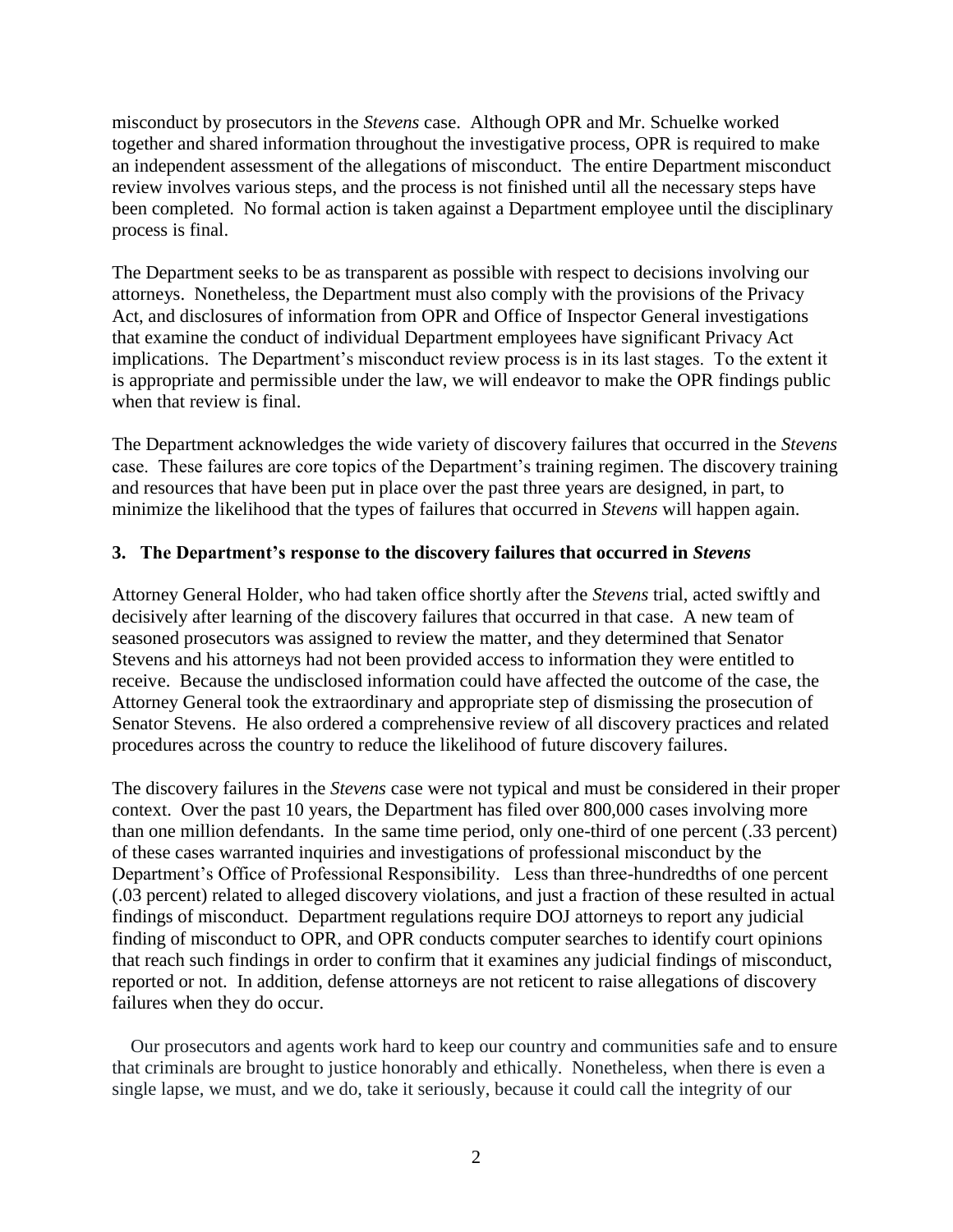criminal justice system into question and could have devastating consequences. In April 2009, within days after the *Stevens* case was dismissed, the Criminal Discovery and Case Management Working Group was created to review the Department's policies, practices, and training concerning criminal case management and discovery, and to evaluate ways to improve them. Our comprehensive review of discovery practices identified some areas where the Department could improve, and we have undertaken a series of reforms which have since been institutionalized.

In January 2010, the Office of the Deputy Attorney General issued three memoranda to all criminal prosecutors: "Issuance of Guidance and Summary of Actions Taken in Response to the June 2009 Report of the DOJ Criminal Discovery and Case Management Working Group," "Requirement for Office Discovery Policies in Criminal Matters," and "Guidance for Prosecutors Regarding Criminal Discovery." These memoranda provide overarching guidance on gathering and reviewing potentially discoverable information and making timely disclosure to defendants; they also direct each U.S. Attorney's Office and Department litigating component to develop additional, district- and component-specific discovery policies that account for controlling precedent, existing local practices, and judicial expectations. Subsequently, the Office of the Deputy Attorney General has issued separate guidance relating to discovery in national security cases and discovery of electronic communications.

Later in January 2010, the Deputy Attorney General appointed a long-serving career prosecutor as the Department's first full-time National Criminal Discovery Coordinator to lead and oversee all Department efforts to improve disclosure policies and practices. Since January 2010, the Department has undertaken rigorous enhanced training efforts, provided prosecutors with key discovery tools such as online manuals and checklists, and continues to explore ways to address the evolving nature of e-discovery. These steps have included:

- All federal prosecutors are now required to undertake annual update/refresher discovery training. Roughly 6,000 federal prosecutors across the country – regardless of experience level – receive the required training annually on a wide variety of criminal discoveryrelated topics.
- During 2010-11, the Department's National Criminal Discovery Coordinator traveled to approximately 40 U.S. Attorney's Offices throughout the country to present four-hour blocks of training on prosecutors' disclosure obligations under *Brady*, *Giglio*, the Jencks Act, Rule 16, and the U.S. Attorneys' Manual ("USAM"), as well as on the discovery implications of electronically stored information ("ESI"). He also conducted numerous training sessions for prosecutors and other law enforcement officials at Main Justice in Washington, D.C. – including a series of training sessions for attorneys at OPR and the Department's Professional Responsibility Advisory Office – and at the National Advocacy Center in Columbia, South Carolina.
- Since 2010, the Department has held several "New Prosecutor Boot Camp" courses, designed for newly hired federal prosecutors, which include training on *Brady*, *Giglio*, and ESI, among other topics.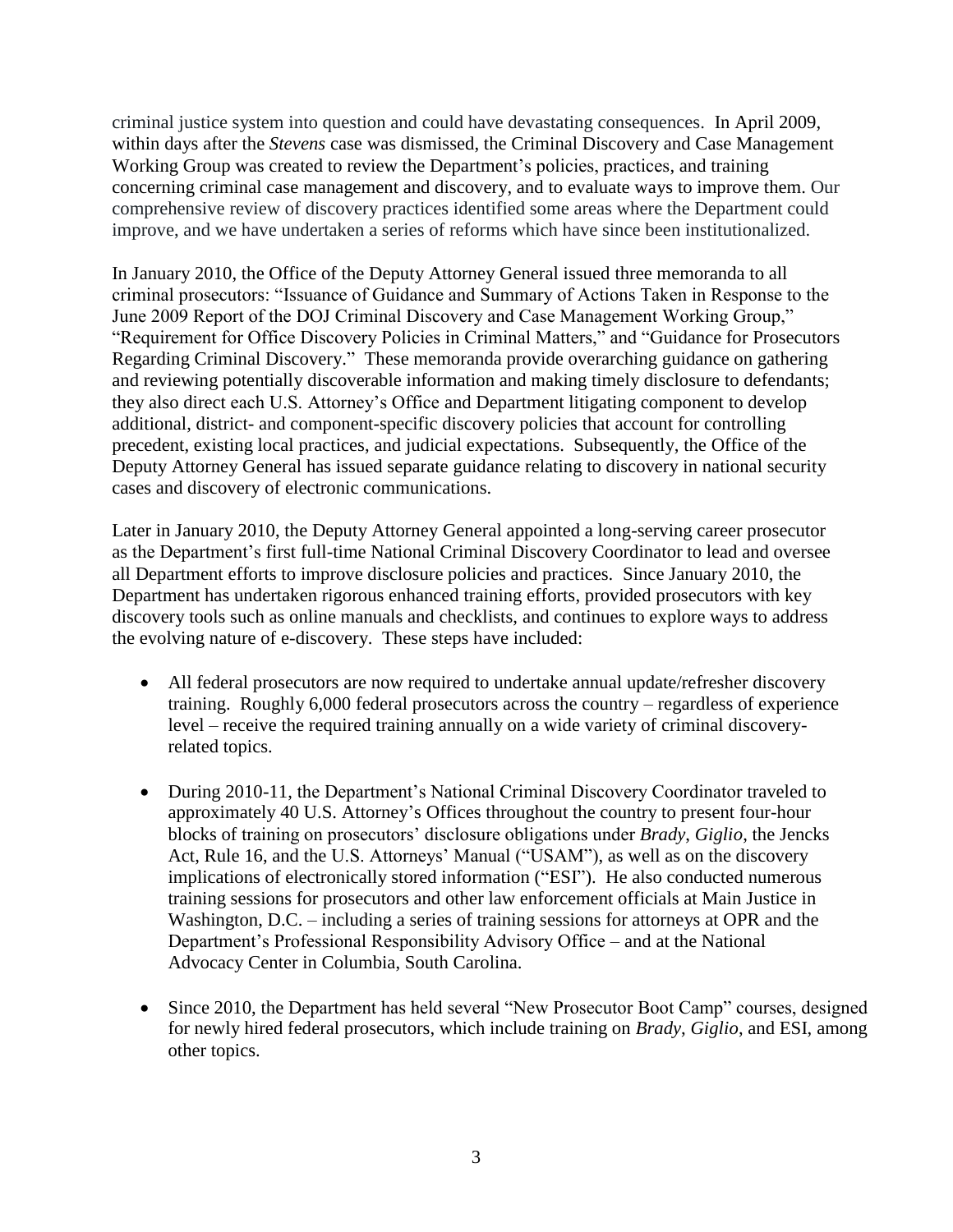- These training requirements were institutionalized through their codification in the USAM. Specifically, USAM § 9-5.001 was amended in June 2010 to make training mandatory for all prosecutors within 12 months after hiring, and requiring two hours of update/refresher training on an annual basis for all other prosecutors.
- $\bullet$  In 2011, the Department provided four hours of training to more than 26,000 federal law enforcement agents and other officials – primarily from the FBI, DEA, and ATF – on criminal discovery policies and practices. The Department is currently developing annual update/refresher training for these agents.
- In late February 2012, the Department held "train-the-trainer" programs in Washington, D.C., to begin training the next round of federal law enforcement agencies, including Department of Homeland Security agencies such as ICE, various OIGs, and other federal agencies.
- The Department has held several Support Staff Criminal Discovery Training Programs, including one session earlier this month. In addition, the Department has produced criminal discovery training materials for victim/witness coordinators.
- A Federal Criminal Discovery Blue Book which comprehensively covers the law, policy, and practice of prosecutors' disclosure obligations – was created and distributed to prosecutors nationwide in 2011. It is now electronically available on the desktop of every federal prosecutor and paralegal.
- One of the most challenging issues for prosecutors in meeting their discovery obligations in the digital age is the explosion of ESI. The Department developed – in collaboration with representatives from the Federal Public Defenders and counsel appointed under the Criminal Justice Act – a ground-breaking criminal ESI protocol. The protocol was distributed to prosecutors, defense attorneys, and members of the federal judiciary in February 2012. It is designed to:
	- o promote the efficient and cost-effective production of ESI discovery in federal criminal cases;
	- o reduce unnecessary conflict and litigation over ESI discovery by encouraging the parties to communicate about ESI discovery issues;
	- o create a predictable framework for ESI discovery; and
	- o establish methods for resolving ESI discovery disputes without the need for court intervention.

The protocol has already received praise from the judiciary and defense bar. The Department is in the process of developing training on the protocol for prosecutors, defense attorneys, and the judiciary.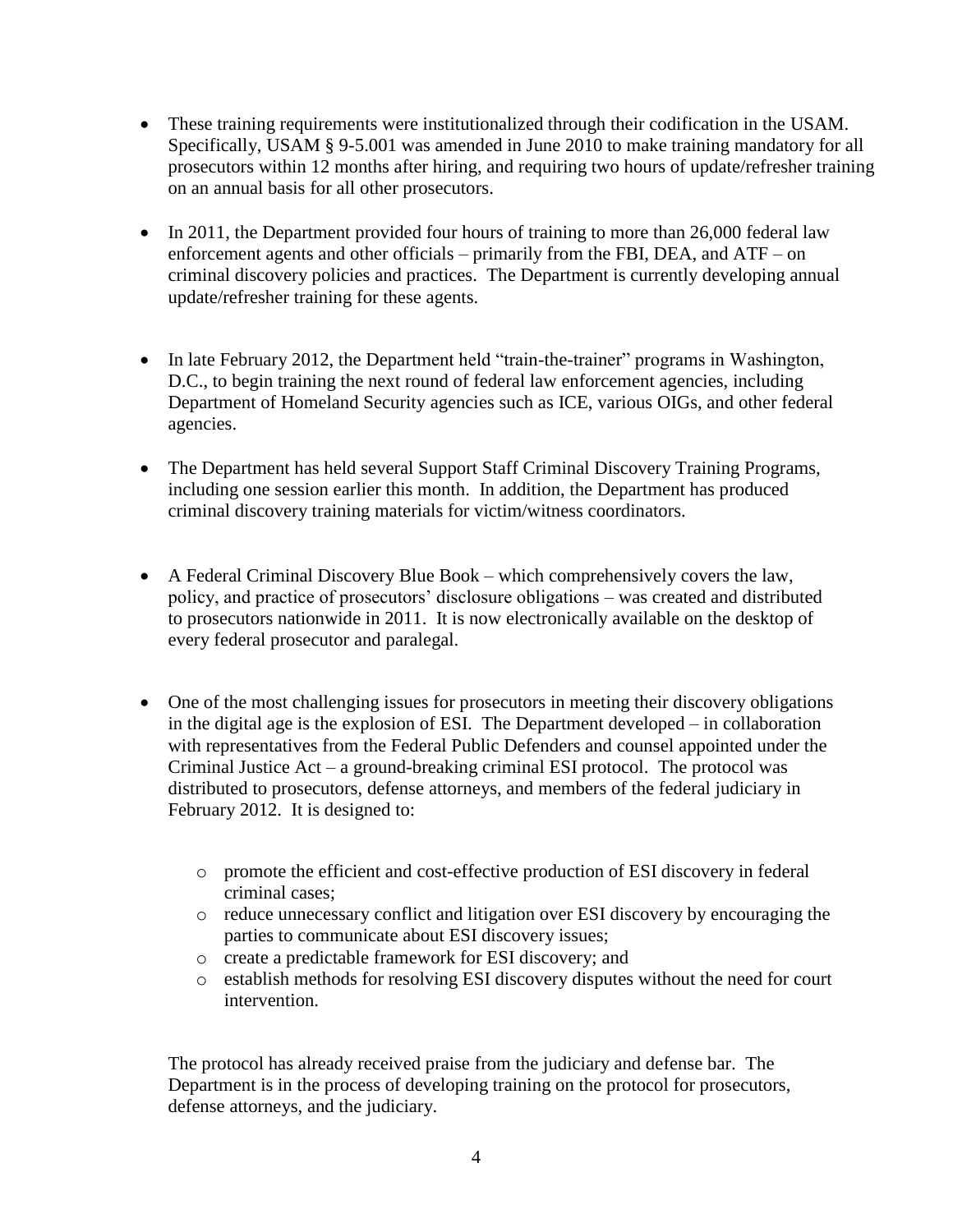• In order to ensure consistent long-term oversight of the Department's discovery practices, the Department moved the National Criminal Discovery Coordinator position into the Office of the Deputy Attorney General and made it a permanent executive-level position.

The Department's own policies require federal prosecutors to go beyond what is required to be disclosed under the Constitution, statutes, and rules. For example, under the USAM, prosecutors are directed to take a broad view of their obligations and resolve close calls in favor of disclosing exculpatory and impeaching evidence. The USAM requires prosecutors to disclose information beyond that which is "material" to guilt as articulated by the U.S. Supreme Court, and prosecutors must disclose exculpatory or impeachment information "regardless of whether the prosecutor believes such information will make the difference between conviction and acquittal of the defendant for a charged crime." USAM § 9-5.001. In addition, pursuant to the January 2010 memoranda issued by then-Deputy Attorney General David Ogden, prosecutors have been instructed to provide broader and more comprehensive discovery than the law requires, and to be inclusive when identifying the members of the prosecution team for discovery purposes. (The Department's policies do recognize that the requirement that prosecutors disclose more than the law requires may not be feasible or advisable in some national security cases where special complexities arise.)

Despite these and other robust efforts, prosecutors – like other professionals – will never be immune to mistakes. As a matter of policy, we strive to be perfect, even though we know perfection is impossible. We require our prosecutors to strictly obey the law in both letter and spirit, and we work to ensure that isolated mistakes are detected early, corrected, and do not prevent justice from being done.

## **4. Legislation in this area is unnecessary**

With the release of the Schuelke Report, some have argued that legislation is necessary to alter federal criminal discovery practice. The Department does not share that view. As detailed above, since *Stevens*, the Department has addressed vulnerabilities in the Department's discovery practices. In light of these efforts, and the high profile nature of the discovery failures in *Stevens*, Department prosecutors are more aware of their discovery obligations than perhaps ever before. Now, of all times, a legislative change is unnecessary.

Moreover, legislation along the lines that some have suggested, would upset our system of justice by failing to recognize the need to protect interests beyond those of the defendant. It would radically alter the carefully constructed balance that the Supreme Court and lower courts, the Criminal Rules Committee, and Congress have painstakingly created over decades – a balance between ensuring the protection of a defendant's constitutional rights and, at the same time, safeguarding the equally important public interest in a criminal trial process that reaches timely and just results, safeguards victims and witnesses from retaliation or intimidation, does not unnecessarily intrude on victims' and witnesses' personal privacy, protects on-going criminal investigations from undue interference, and recognizes critical national security interests.

Unfortunately, witness safety concerns are more than merely theoretical. Even under the current system's careful balance between a defendant's right to a fair trial and witnesses' privacy and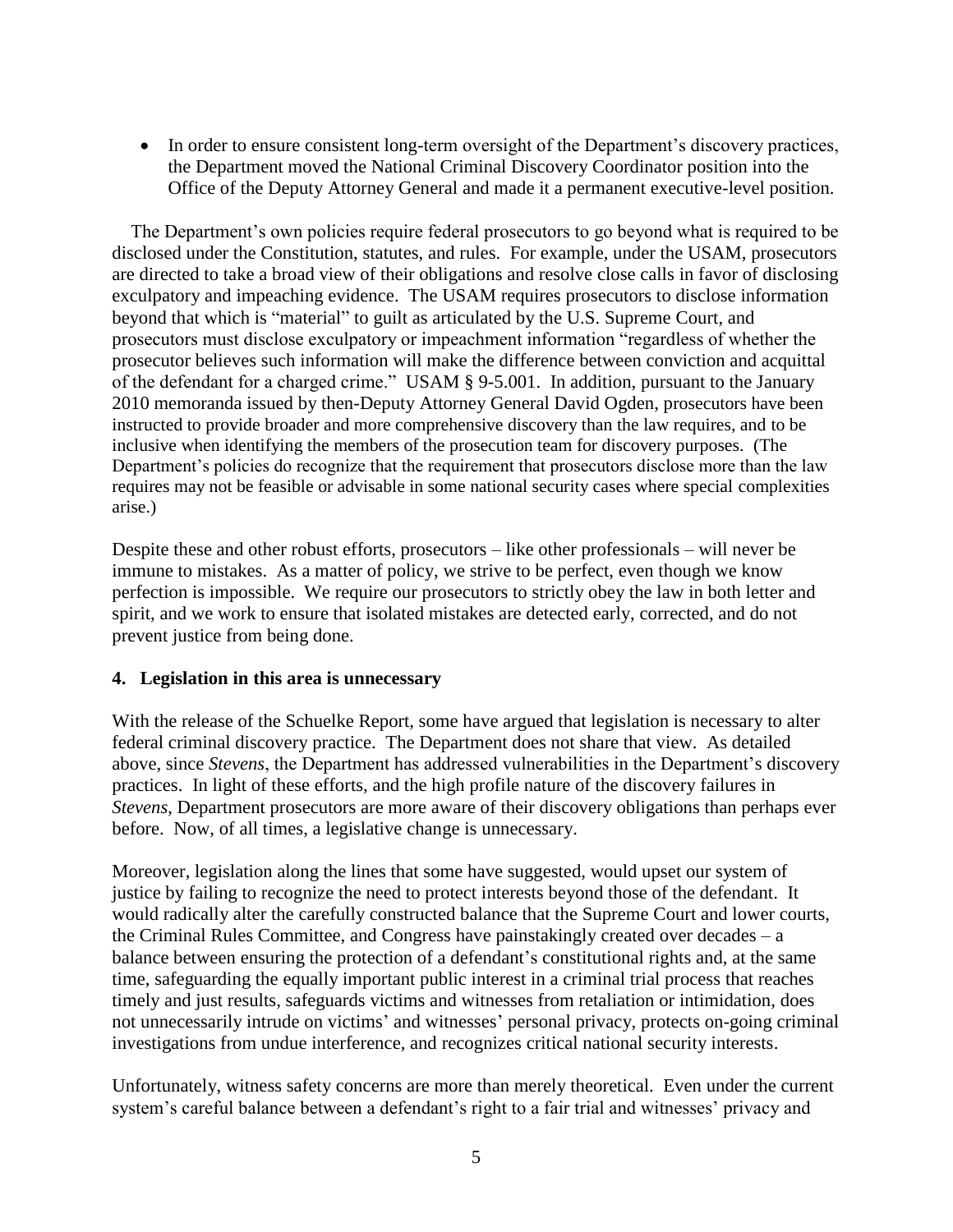safety interests, we have had witnesses intimidated, assaulted, and even murdered after their names were disclosed in pretrial discovery. Legislation requiring earlier and broader disclosures would likely lead to an increase in such tragedies. It would also create a perverse incentive for defendants to wait to plead guilty until close to trial in order to ensure that they learn the identities of all the people who would have testified against them.

The Department is also concerned that one such legislative proposal would require disclosure of information that is not substantially related to the defendant's guilt, even in cases where the defendant is pleading guilty. This requirement would result in the unnecessary and harmful disclosure of national security-related information and would compromise intelligence and law enforcement sources and methods. For example, despite the existence of the Classified Information Procedures Act, a new discovery standard could result in the disclosure of investigative steps taken, investigative techniques or trade craft used, and the identities of witnesses interviewed during counterterrorism and counterespionage investigations. Moreover, in cases involving guilty pleas – where a defendant is necessarily prepared to admit facts in open court that establish he or she committed the charged offense(s) – such legislation would require the unnecessary disclosure of the identity of undercover employees or confidential human sources, scarce investigative assets who, once revealed, may no longer be used to covertly detect and disrupt national security threats. Currently, in the national security context, we tell other countries that we will keep the information they share with us confidential unless we absolutely need to disclose it because of its exculpatory nature. Under such a bill, we would have to disclose an increased volume of information and disclose it more frequently, thus discouraging cooperation from our foreign partners.

In cases involving criminal charges against a defendant for child exploitation, impeachment information on the child-victim would need to be disclosed without regard to either admissibility or the substantial policy interests in keeping this information private, even if the evidence against the defendant included his own confession and videotapes of the defendant committing the abuse. In rape cases, information about a sex-crime victim's sexual history, partners, and sexual predisposition would need to be disclosed to the defense – again, regardless of admissibility. The disclosures required by the current legislative proposal cut against the important policy aims of child protection and rape shield laws.

Such legislation would also invite time-consuming and costly litigation over discovery issues not substantially related to a defendant's guilt, resulting in delayed justice for victims and the public and greater uncertainty regarding the finality of criminal verdicts. Inclusion of a provision for awarding attorney's fees would provide a significant incentive to engage in such collateral litigation. These concerns, among others, recently led the Criminal Rules Committee – a body populated by federal judges who are intimately familiar with these discovery issues – to reject a proposed amendment to Rule 16 to expand prosecutors' discovery obligations.

## **5. Conclusion**

The *Stevens* case was deeply flawed. But it does not represent the work of federal prosecutors around the country who work for justice every day. And it does not suggest a systemic problem warranting a significant departure from well-established criminal justice practices that have